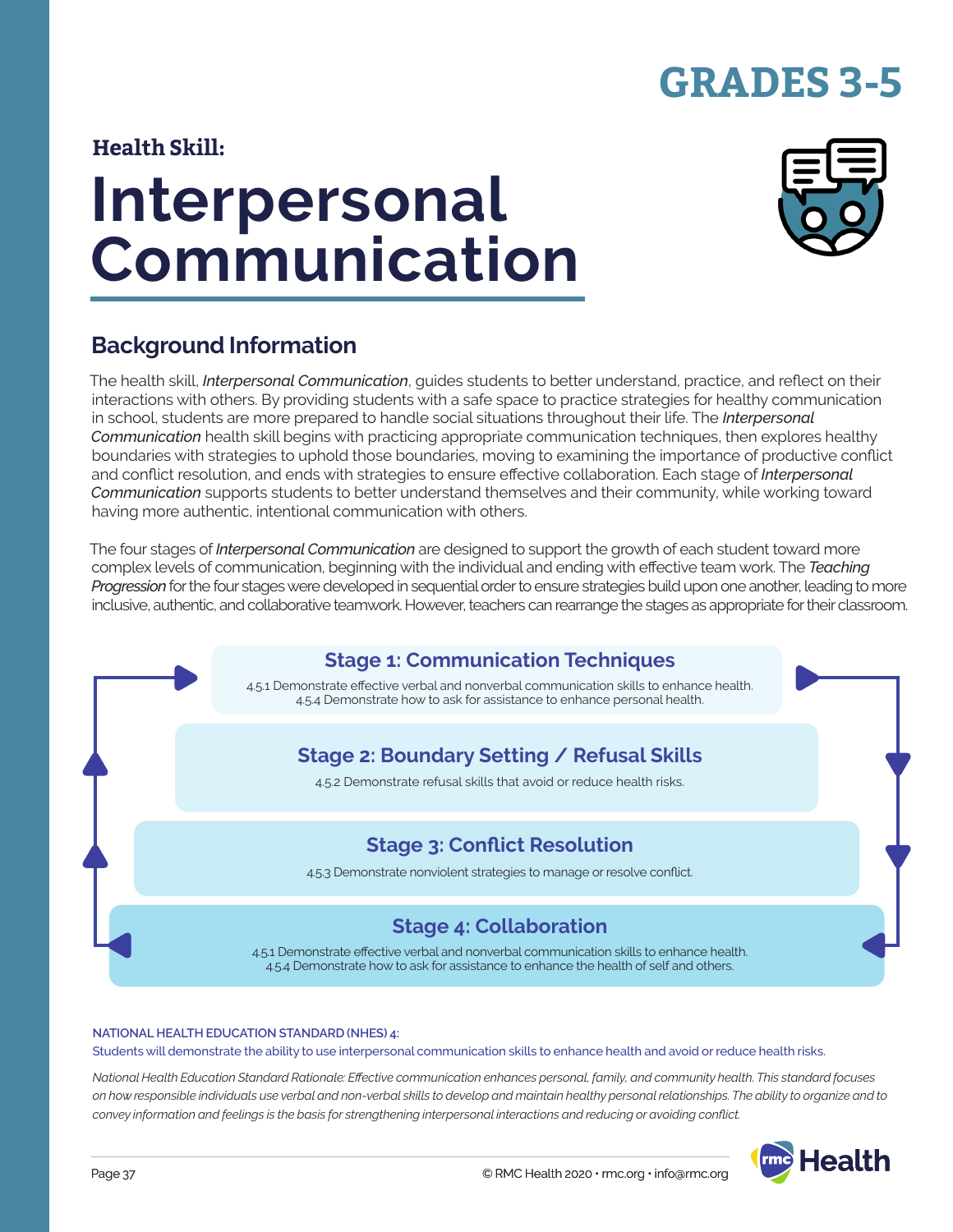

### **Grades 3-5 Framework**

In grades 3-5, students learn a variety of strategies to effectively communicate in a variety of modes. The graphic below outlines the strategies learned in each stage, beginning with *Stage 1: Communication Techniques* and ending with *Stage 4: Collaboration*. Teachers should use the strategies listed as a starting point and add strategies to meet the needs of their students.



#### **Notes on Grade Level Progression**

Activities, vocabulary, and language throughout the models are vertically aligned and build upon one another. If students require scaffolding refer to previous grade levels for additional ideas for activities and instruction that address gaps in student skills. For enrichment activities, look at higher grade levels in order to provide additional practice opportunities or for ideas on how to deepen understanding.

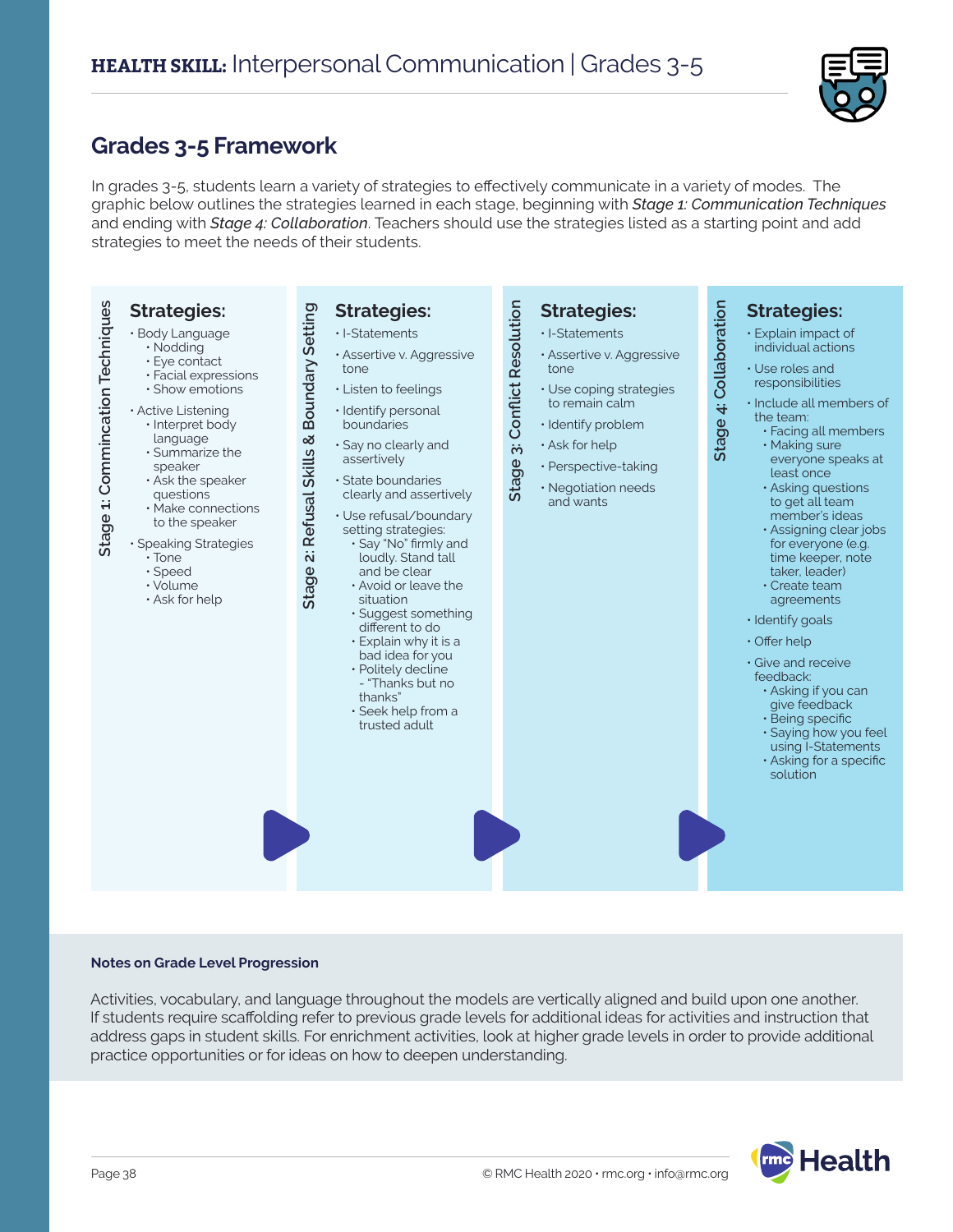

# **Stage 3: Conflict Resolution**

Conflict is a natural and vital part of our social interactions, and when conflict is addressed using healthy communication skills, it leads to growth and understanding. Everyone engages in conflict, and explicitly teaching specific strategies for resolving these often uncomfortable situations helps turn unproductive conflict into productive conflict. In *Stage 3: Conflict Resolution*, students explore their experiences with conflict and learn new strategies for handling different types of conflict. *Stage 3: Conflict Resolution* allows students to reflect on real-life situations. Finally, I-Statements are a crucial part of *Stage 3: Conflict Resolution* as their use allows a person to express how they are feeling without placing blame.



### **Grades 3-5 Framework**

In grades 3-5, students focus on gaining control over their emotions in order to have calm and rational conversations during conflict. Students engage in more metacognitive strategies (strategies that build their awareness of how they approach conflict), identifying the ways they tend to approach conflict and reflecting on whether this is always the best way. Because the majority of conflict in school occurs during students free time, most scenarios and situational practices should focus on peer interactions during free time at school, however, teachers should consider how students can practice and think about *Stage 3: Conflict Resolution* in their daily life, beyond the school day.

Mastery of *Stage 3: Conflict Resolution* for grades 3-5 means students are able to stay calm during conflict, identify the problem, talk through conflict by using I-Statements, and reach a compromise where everyone gets what they need and/or want.

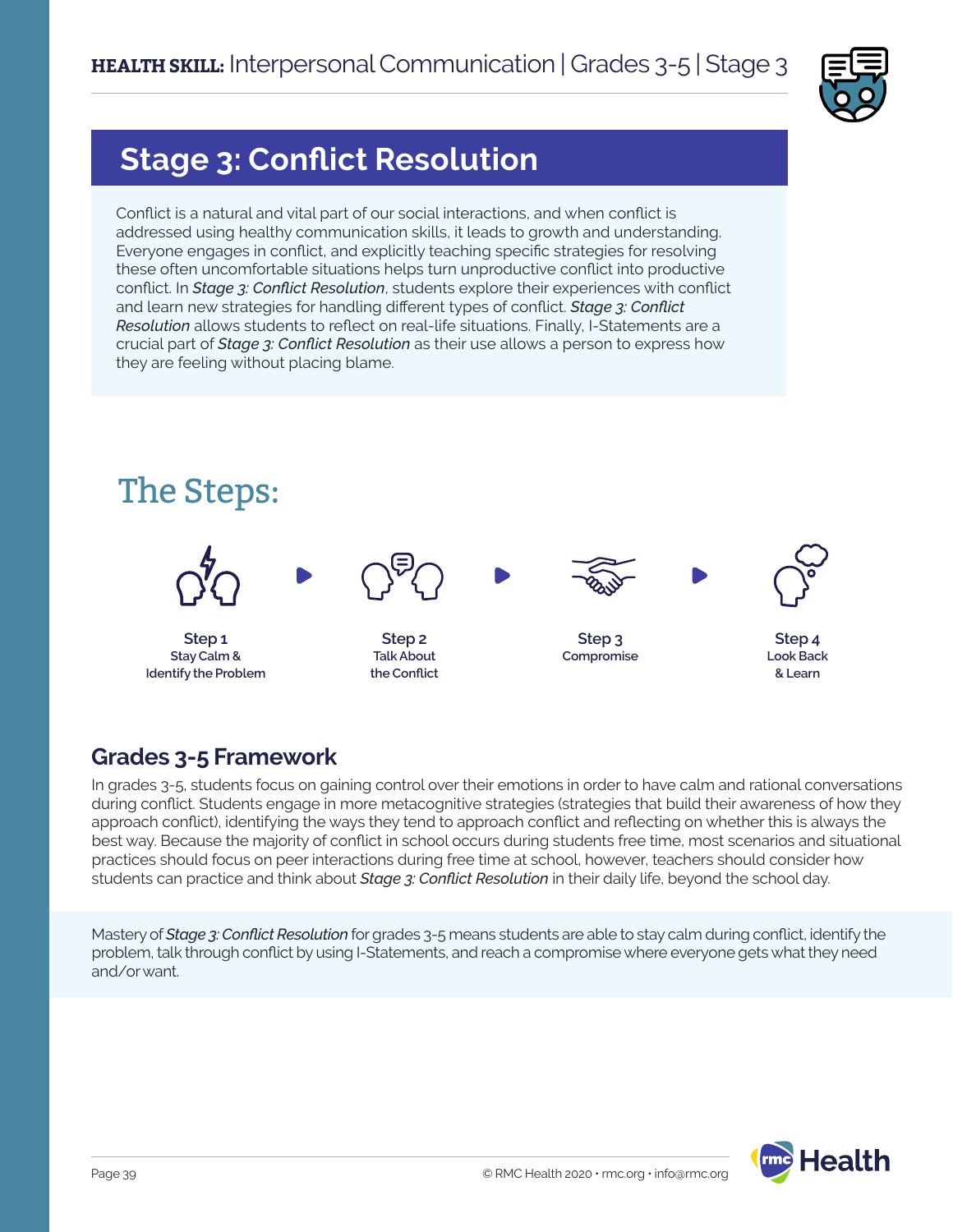

# **Stage 3: Conflict Resolution**

# The Steps:

### **Step 1: Stay Calm and Identify the Problem**

**Step Overview:** Step 1 of *Stage 3: Conflict Resolution* begins with students exploring the definition of conflict and examining how they personally handle conflict in their own life. Next, students learn appropriate coping strategies to use in order to remain calm and approach the conflict rationally. Step 1 ends with students identifying the problem that led to the conflict. If both people are not calm enough to resolve the conflict or understand the real problem, students should seek help from a trusted adult. This initial step is designed to allow students to be ready to have an effective dialogue with another person during a conflict by staying calm and identifying the root cause of the issue.

### **Sub Skill(s):**

- Define conflict
- Identify feelings
- Remain calm
- Identify problem
- Ask for help



## **Step 2: Talk About the Conflict**

**Step Overview:** Step 2 of *Stage 3: Conflict Resolution* teaches students specific strategies for how to express themselves when having a conflict with another person. This step promotes dialogue between all sides and encourages students to use perspective-taking strategies to gain empathy and understanding. Students are encouraged to dialogue even when they are upset, examining the importance of understanding another person's perspective in different situations, especially when there are disagreements. Students use I-Statements to clearly explain how they would feel in different conflict scenarios. While language for I-Statements is provided, guidance for instruction on I-Statement is not addressed in grades 3-5. For ways to teach I-Statements, see *Stage 3: Conflict Resolution* in grades PreK-2. Each of these strategies allow students to better express their needs, while still listening to the needs of others.

#### **Sub Skill(s):**

- Define perspective
- Use I-Statements
- Use an assertive, not aggressive, voice

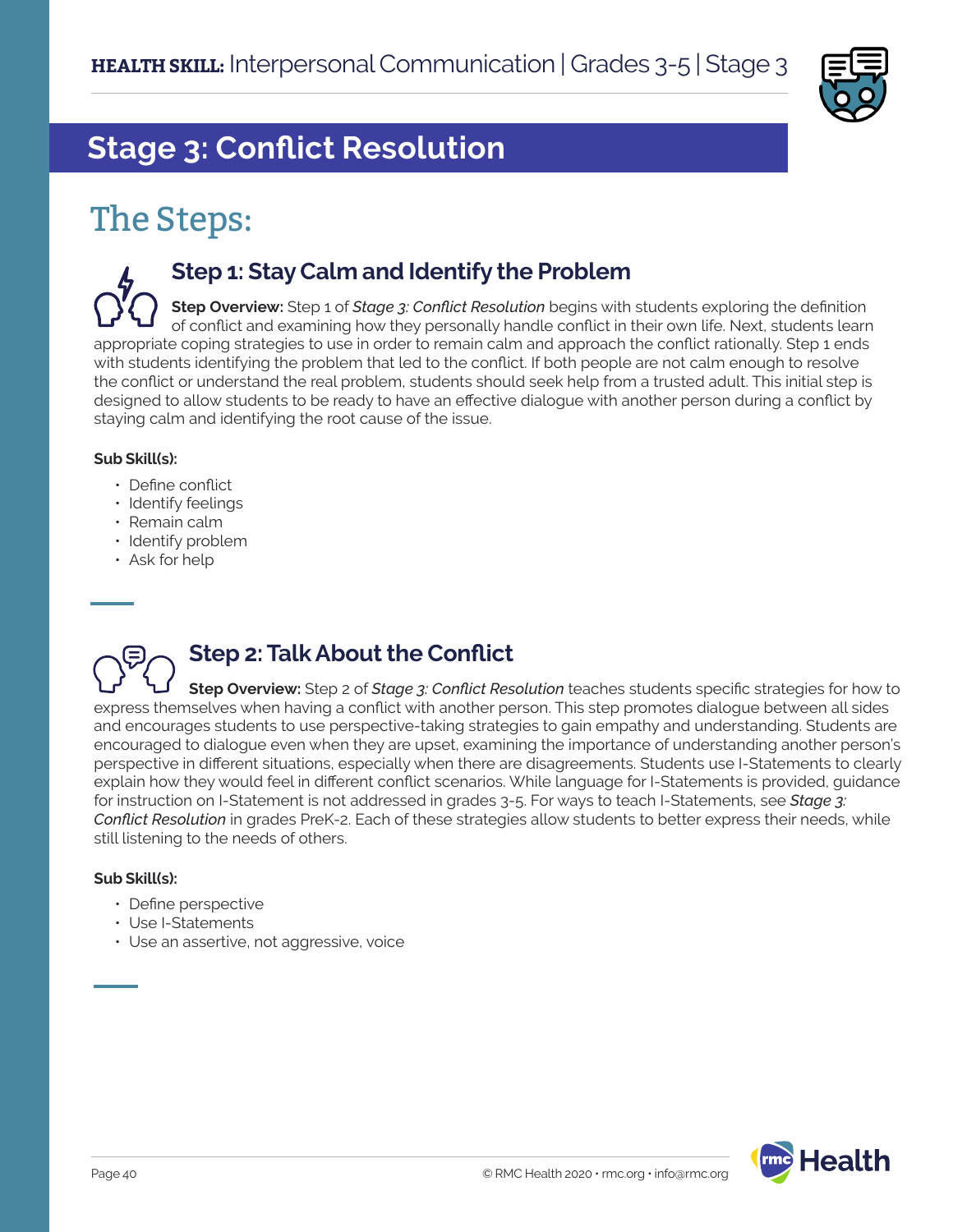



### **Step 3: Make a Compromise**

**Step Overview:** To truly resolve a conflict, both sides need to come to a consensus by compromising. In this step, students practice making fair compromises that allow for both sides to feel heard, validated, and respected moving forward. Students begin the step by defining compromise and analyzing what makes a compromise balanced or fair. Students can use scenarios to determine the difference between a fair compromise and an unfair compromise. Finally, students should practice compromising with their peers by identifying what each party needs to resolve the conflict. Upon completing this step, students will be able to voice their opinions, listen to others, and create a compromise that takes both sides into account.

#### **Sub Skill(s):**

- Define compromise
- Negotiate needs and wants
	- State needs and wants
	- Decide on needs and wants
	- Make an agreement



### **Step 4: Look Back & Learn**

**Step Overview:** Learning to reflect takes practice and intention. After an individual works to resolve a conflict, they then must reflect on how they feel after the conflict, and determine if additional follow up

is necessary, and what they want to remember next time they are in a conflict. Building time for students to reflect is crucial in developing metacognition, which supports health skills, *Self-Management and Advocacy for Self & Others.*

#### **Reflection Question(s):**

- Was I calm when I tried to resolve the conflict?
- Did I use I-Statements?
- Did I get everything I needed and/or wanted? Why or why not?
- What might happen next after this conflict?
- Would I make the compromise again? Why or why not?
- What do I want to remember next time I am in a similar conflict?